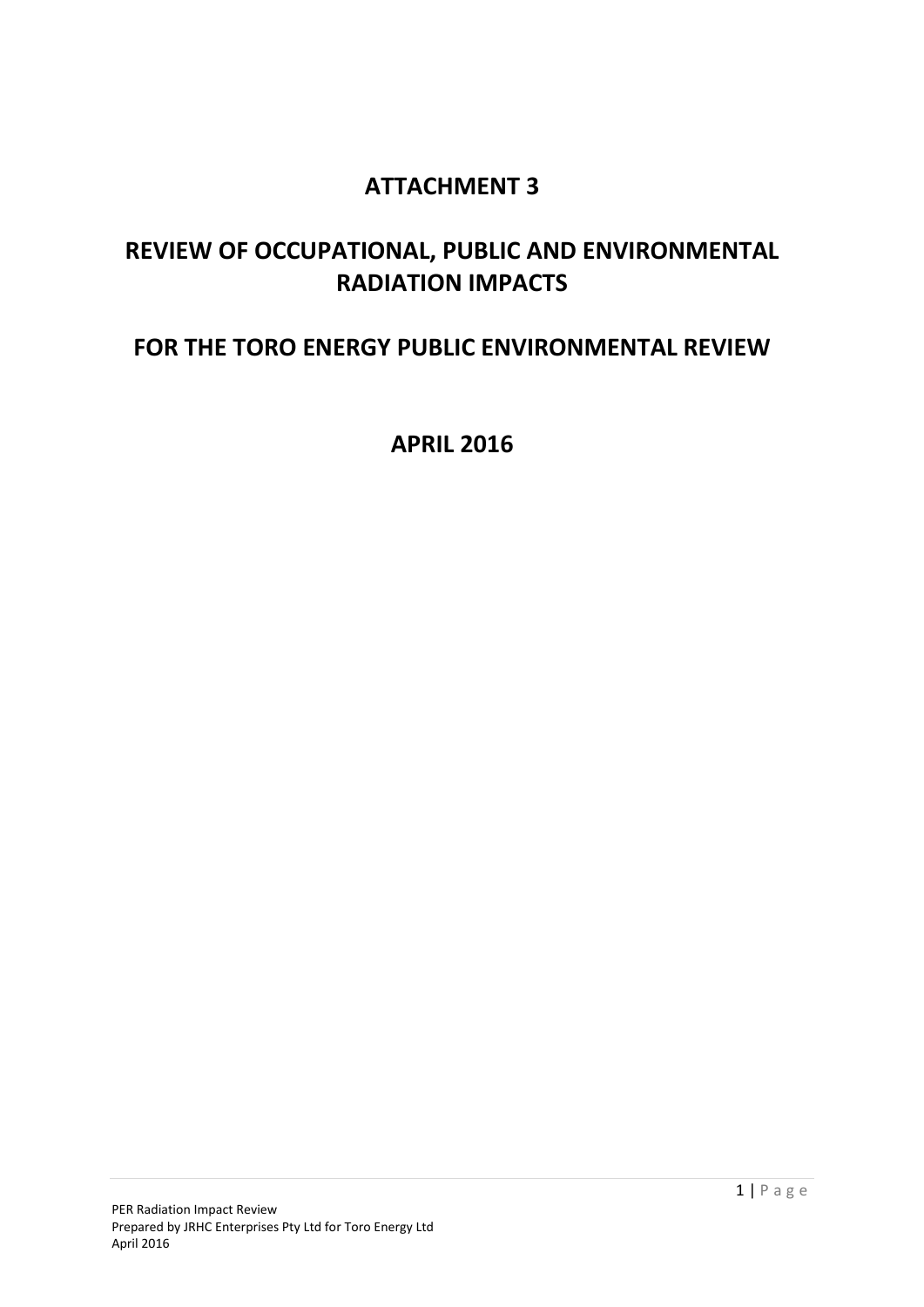## **TABLE OF CONTENTS**

| 1             |       |  |  |
|---------------|-------|--|--|
| $\mathcal{P}$ |       |  |  |
| 3             |       |  |  |
|               | 3.1   |  |  |
|               | 3.2   |  |  |
|               | 3.3   |  |  |
|               | 3.4   |  |  |
|               | 3.4.1 |  |  |
|               | 3.4.2 |  |  |
|               | 3.4.3 |  |  |
|               | 3.4.4 |  |  |
|               | 3.5   |  |  |
|               | 3.6   |  |  |
|               | 3.7   |  |  |
| 4             |       |  |  |
|               | 4.1   |  |  |
|               | 4.2   |  |  |
|               | 4.2.1 |  |  |
|               | 4.2.2 |  |  |
|               | 4.2.3 |  |  |
|               | 4.3   |  |  |
|               | 4.4   |  |  |
| 5             |       |  |  |
|               | 5.1   |  |  |
|               | 5.2   |  |  |
| 6             |       |  |  |
| 7             |       |  |  |
| 8             |       |  |  |

## **TABLE OF TABLES**

| Table 12: Change in Soil Radionuclide Concentration (Assuming 7 Years of Operations) 14 |  |
|-----------------------------------------------------------------------------------------|--|
|                                                                                         |  |
|                                                                                         |  |
| Table 15: Predicted Annual Inhalation Dose at Closest Receptor (Accommodation Camp)  17 |  |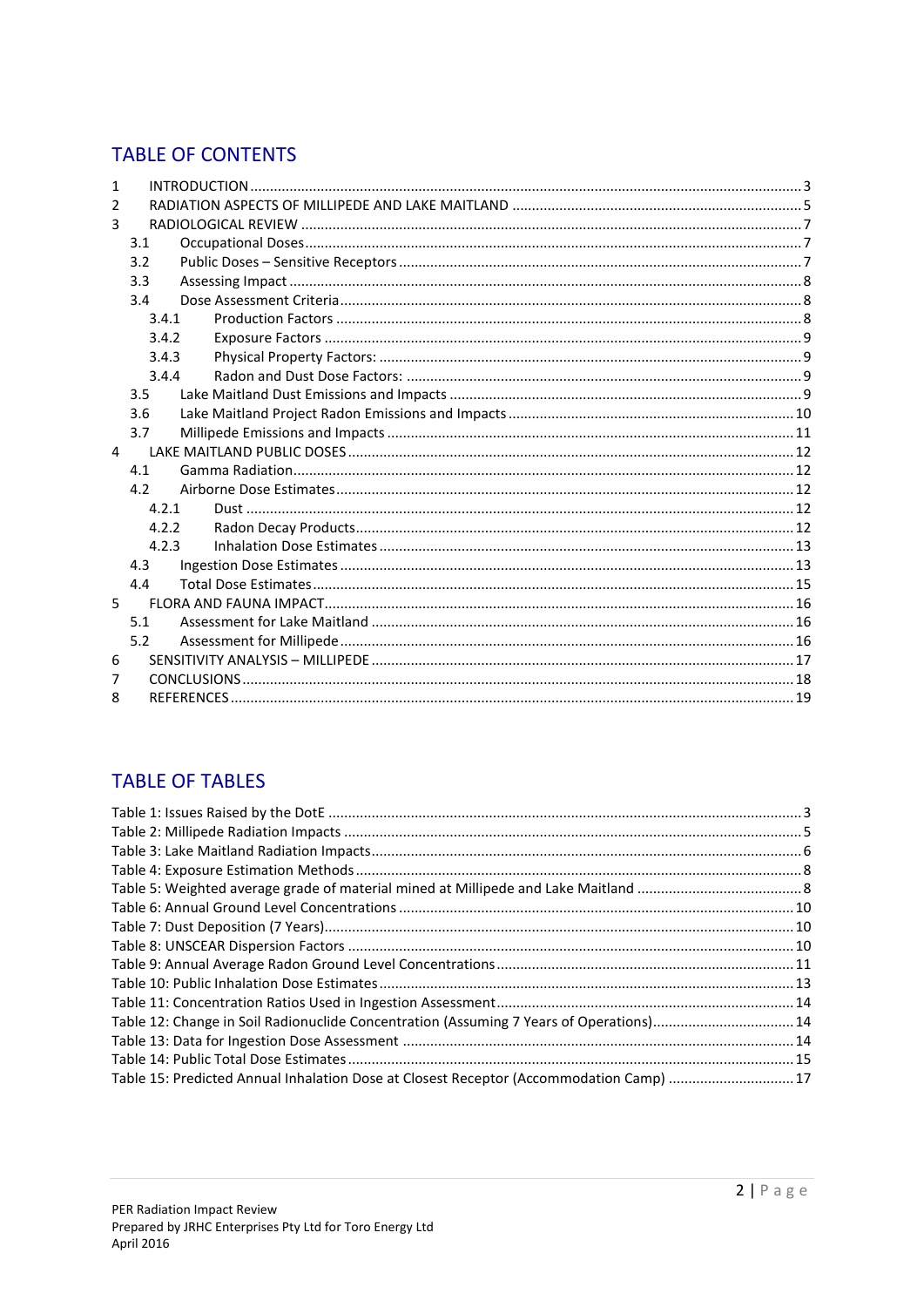## <span id="page-2-0"></span>1 INTRODUCTION

This document provides a response to the issues raised by the Department of the Environment (DotE) from their review of Toro's Public Environmental Review (PER) (Toro Energy, 2015) for the mining and associated activities for the Millipede and Lake Maitland uranium deposits. These comments may also be suitable for questions and comments made by other government agencies and members of the public.

Table 1 addresses specific issues raised in comments.

#### <span id="page-2-1"></span>**Table 1: Issues Raised by the DotE**

| <b>PER Item</b>                  | <b>Issue</b>                                                                                                                                                                                                                                                                                                                                                                                                                                                             | <b>Response</b>                                                                                                                                                                                                                                                                                                                |
|----------------------------------|--------------------------------------------------------------------------------------------------------------------------------------------------------------------------------------------------------------------------------------------------------------------------------------------------------------------------------------------------------------------------------------------------------------------------------------------------------------------------|--------------------------------------------------------------------------------------------------------------------------------------------------------------------------------------------------------------------------------------------------------------------------------------------------------------------------------|
| General                          | Assessment of radon decay product dose based<br>on the revised International Commission on<br>Radiological Protection (ICRP) dose factor and<br>the impacts on dose estimates, commitments<br>to radiation protection, and monitoring<br>programmes.                                                                                                                                                                                                                     | See section 3.1 and table 10 of this<br>document. The impact of the change<br>has minimal impact on assessed dose<br>and on commitments to radiation<br>protection and monitoring programs.                                                                                                                                    |
| Section 14                       | There seems to be an inconsistency with the<br>ore grades quoted in this section and<br>subsequently used in the assessment.<br>Page 14-30 listed ore grade 0.055% reduced to<br>0.03% in dust<br>Page 14-32 listed ore grade of 800ppm (0.08%)<br>Page 14-35 lists ore grade of 0.08% (800mg/kg)<br>reduced to 0.02% (200mg/kg) in dust.                                                                                                                                | The proponent has responded to this<br>directly.<br>For the purposes of public and<br>environmental radiation impact<br>assessment, a weighted average of all<br>dust emissions from both Millipede and<br>lake Maitland has been calculated to be<br>200mgU/kg.                                                               |
| Section 14.7                     | Statement that Millipede and Lake Maitland<br>deposits are very similar in grade and therefore<br>operation at both would mine to a similar ore<br>grade cut-off and the impacts of mining similar<br>ore grades are expected to be common-<br>although in general this is true, impact will<br>depend not only on ore grade, but other factors<br>such as groundwater flow regimes and pH, wind<br>flow patterns-therefore each site needs to be<br>assessed separately | Occupational radiation impacts are<br>expected to be practically identical (see<br>table 2 and 3 of this document). For<br>public and environmental radiation<br>impacts, each site has been assessed<br>separately. This document provides<br>further detail on the assessment<br>approach at Millipede and Lake<br>Maitland. |
| Sections<br>14.7.4 and<br>14.7.5 | Radiological impacts at Millipede and Lake<br>Maitland-as per comment above, sections on<br>Millipede and Lake Maitland should be<br>separated                                                                                                                                                                                                                                                                                                                           | This document describes the<br>assessment approach for Millipede<br>which is consistent with the approach<br>undertaken during EPA Assessment<br>1819 for Centipede and Lake Way.<br>Clarification is also provided on<br>inconsistencies identified by DotE in<br>PER Appendix 10.60.                                         |
| 14.7.4<br>Page 14-30             | Reference to the theoretical maximum<br>exposure and Toro's estimate.                                                                                                                                                                                                                                                                                                                                                                                                    | See comments in section 3.1 of this<br>document.                                                                                                                                                                                                                                                                               |
| Section 14.7.5                   | Inclusion or not of radioactive dust included in<br>stockpiles is included in radiation exposure<br>calculations.                                                                                                                                                                                                                                                                                                                                                        | See comments in section 3.5 and also<br>comments in air quality review.                                                                                                                                                                                                                                                        |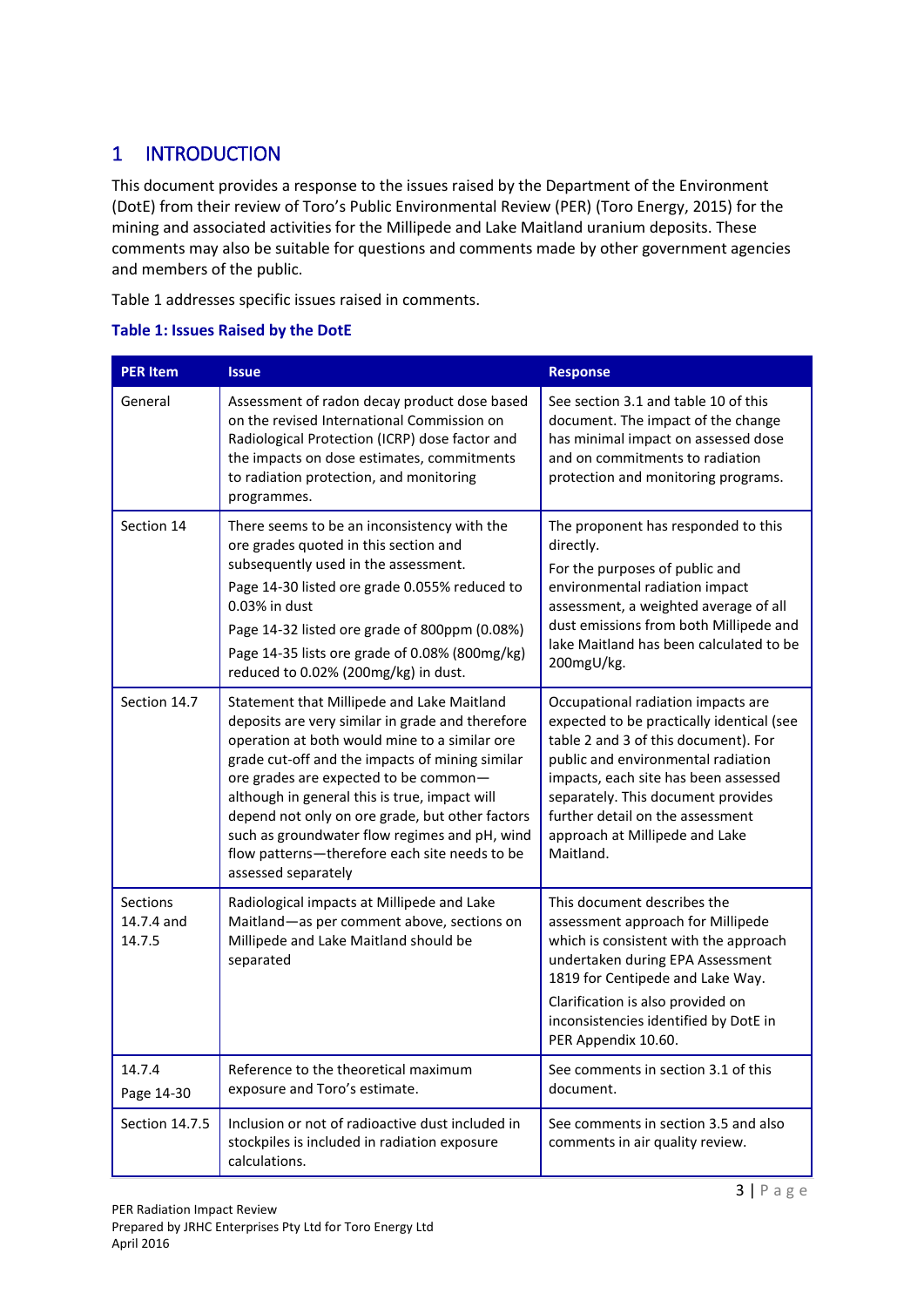| <b>PER Item</b>                            | <b>Issue</b>                                                                                                                                                                          | <b>Response</b>                                                                                                                                                                                           |
|--------------------------------------------|---------------------------------------------------------------------------------------------------------------------------------------------------------------------------------------|-----------------------------------------------------------------------------------------------------------------------------------------------------------------------------------------------------------|
| Section 14.7.5<br>$-$ page 14-35           | There is no quantitative evidence provided for<br>the choice of 200 mg/kg as average<br>concentration of uranium in dust                                                              | The average concentration was<br>determined by reference to the<br>characteristics of all mined materials of<br>the Millipede and Lake Maitland<br>deposits. A calculation is provided at<br>section 3.4. |
| Appendix<br>$10.60 - Table$<br>5           | Values presented in the table appear to be far<br>too low and subsequently the assessment for<br>the worker occupancy dose is also incorrect                                          | Worker exposure at Lake Maitland<br>discussed in section 3.5                                                                                                                                              |
| Appendix<br>$10.60 - Table$<br>27          | Some of the doses do not appear to be correct<br>(e.g. radon doses seem far too low)-more<br>detail should be provided as to breakdown of<br>the contributions from each radionuclide | Public exposure at Lake Maitland<br>discussed in section 4.                                                                                                                                               |
| Appendix<br>$10.60 -$<br>Appendix<br>10.59 | Inconsistent assessment methodologies used<br>when assessing for radiation doses due to<br>gamma, dust and radon-assessment<br>methodologies should be consistent                     | Agreed and this has now been clarified<br>for Lake Maitland in this document.                                                                                                                             |
| Appendix<br>$10.60 - Table$<br>27          | Radon doses do not appear to be correct-<br>review the calculations for the radon<br>measurements and doses                                                                           | Noted. Revised public dose estimates,<br>as a result of operations at Lake<br>Maitland, are discussed in section 4 of<br>this document.                                                                   |

The aim of this review is to summarise and clarify the radiological impact assessment in response to submissions on the PER.

This review is based on the published PER information, previously published information, standard dose assessment methods and further analysis by the author. This review consists of the following:

- An overview of the relevant radiological characteristics of the Millipede and Lake Maitland mines;
- Consideration of occupational and public doses; and
- Consideration of radiological impacts to non-human biota.

The key issues addressed in this review (that refer to the PER radiation assessment) are:

- Lack of clarity about how impacts were assessed;
- Confusion regarding which base data were used for assessment; and
- Limitations in impact assessment due to the approach taken in the air quality modelling.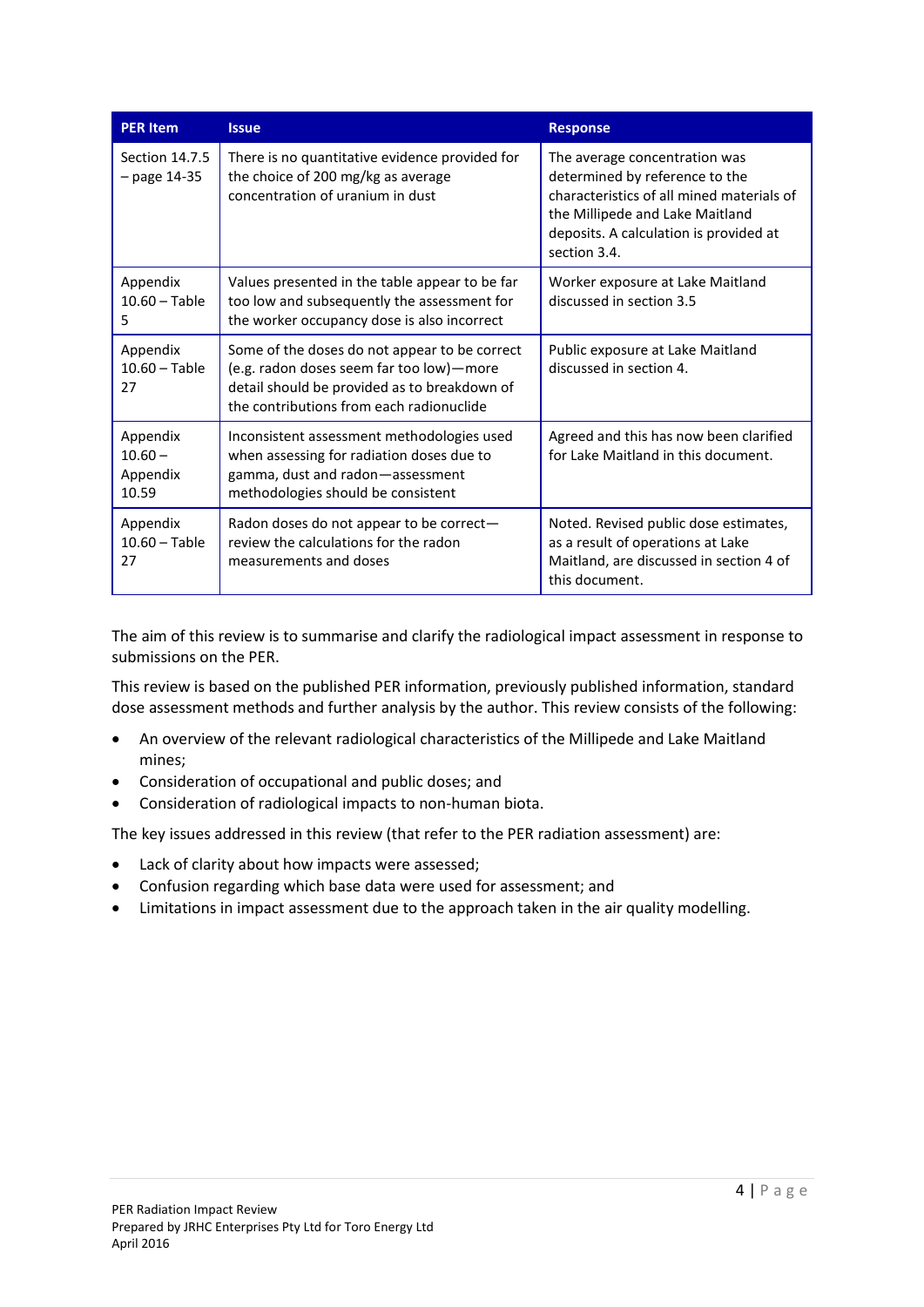## <span id="page-4-0"></span>2 RADIATION ASPECTS OF MILLIPEDE AND LAKE MAITLAND

The main aspects of proposed operations at Millipede and Lake Maitland that are important to the radiological impact assessment are as follows:

- The life of the processing plant is extended from the processing of ore from Millipede and Lake Maitland
- The Millipede mine is an extension of the Centipede mine; they are separated only by a Department of Mines and Petroleum (DMP) tenement boundary.
- The Millipede and Centipede mineralisation characteristics are for all practical radiological purposes, identical.
- The Lake Maitland mineralisation (and deposit) characteristics are very similar to the Millipede and Centipede deposits.
- A common mining method is to be used at Centipede, Lake Way, Millipede and Lake Maitland.
- The radiological impacts of the Centipede and Lake Way deposits and the processing plant have previously been assessed; and
- The processing plant throughput (or ore processing rate) is unchanged from that previously assessed.

Radiological impact assessment from operations at Centipede, Lake Way and the processing plant is provided in the document, Environmental Review and Management Programme EPA Assessment No 1819 July 2011, Toro Energy Limited, Wiluna Uranium Project (ERMP).

A summary of the radiological impacts for Millipede and Lake Maitland are shown i[n Table 2](#page-4-1) and [Table 3.](#page-5-0)

|                                                                                                                                                                      | <b>Radiological Considerations</b>                                                                                                                                                                                                                                                 | Comment <sup>1</sup>                                                                                                                                                                                                                                                                                                                                                                       |
|----------------------------------------------------------------------------------------------------------------------------------------------------------------------|------------------------------------------------------------------------------------------------------------------------------------------------------------------------------------------------------------------------------------------------------------------------------------|--------------------------------------------------------------------------------------------------------------------------------------------------------------------------------------------------------------------------------------------------------------------------------------------------------------------------------------------------------------------------------------------|
| Occupational                                                                                                                                                         | Miner doses are expected to be the same<br>as doses to Centipede and Lake Way<br>miners because of the same mining<br>methods and similar grades.<br>No additional doses to processing plant<br>workers due to no change in processing<br>plant throughput or ore characteristics. | See dose assessment methods in ERMP<br>which give approximately 3.9 mSv/y for<br>miners and 1 mSv/y for processing plant<br>workers.                                                                                                                                                                                                                                                       |
| <b>Public Dose</b>                                                                                                                                                   | Annual public doses not expected to<br>increase because there are no additional<br>annual emissions.                                                                                                                                                                               | See dose assessment in ERMP which gives<br>maximum public doses of 5% of public<br>limit (at Apex Minesite).                                                                                                                                                                                                                                                                               |
| Public Dose -<br>Potential ingestion dose may increase due<br>to additional cumulative deposition from<br>Ingestion<br>extended mining and processing plant<br>life. |                                                                                                                                                                                                                                                                                    | In the ERMP, the potential ingestion dose<br>impact was estimated from 15 years of<br>deposition at the Project boundary. This<br>gave a maximum modelled increase of 5%<br>in doses over that which would be<br>naturally received. In the most<br>conservative case, the ingestion dose at<br>the Project boundary may increase by a<br>total of 10% if the operational life<br>doubled. |

### <span id="page-4-1"></span>**Table 2: Millipede Radiation Impacts**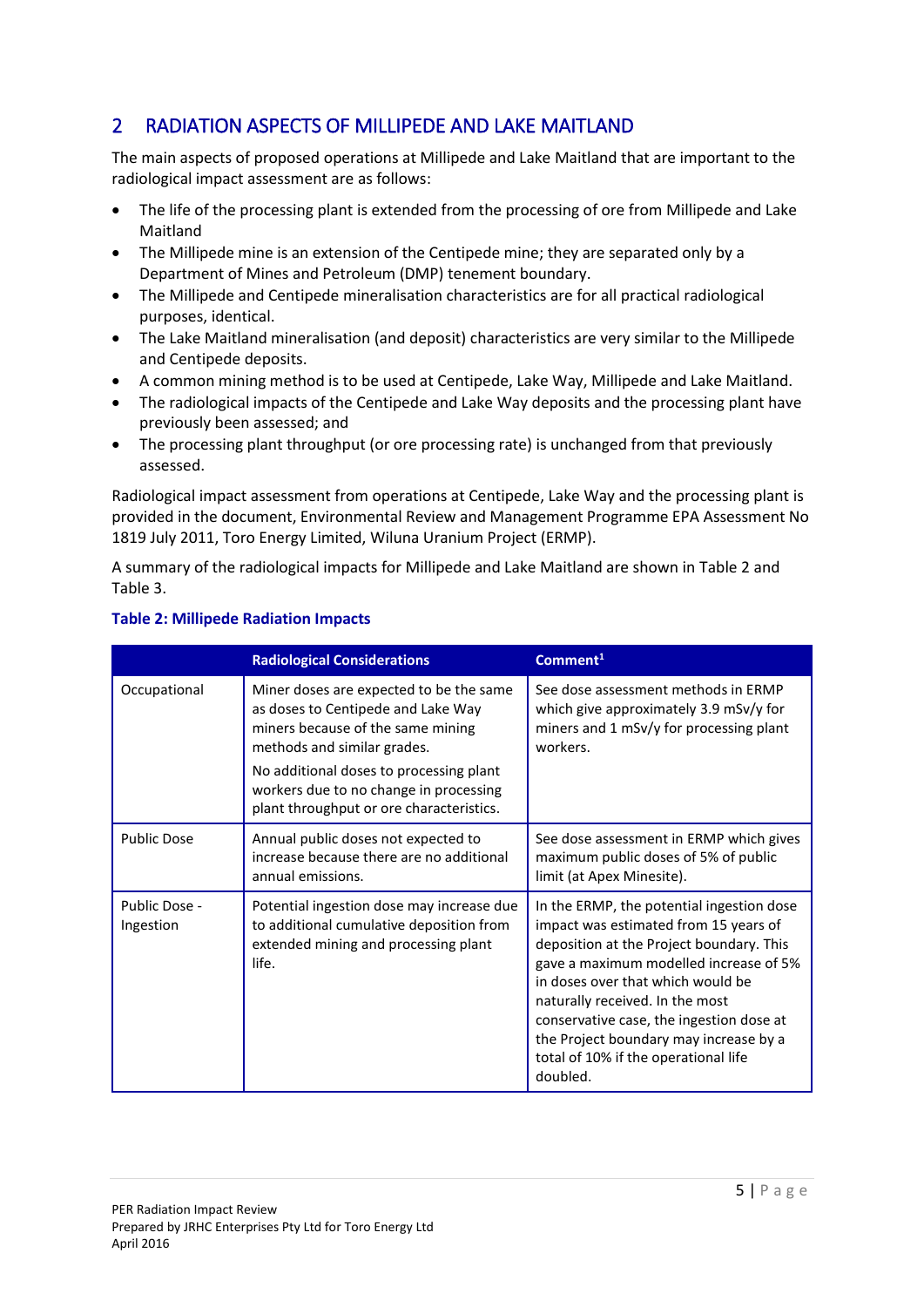|                 | <b>Radiological Considerations</b>                                                                                            | Common <sup>1</sup>                                                                                                                         |
|-----------------|-------------------------------------------------------------------------------------------------------------------------------|---------------------------------------------------------------------------------------------------------------------------------------------|
| Non-human Biota | Extended life of operations in region may<br>result in additional dust deposition and<br>therefore impacts to non-human biota | ERICA impact assessment conducted at<br>project boundary in ERMP.<br>Assessment base on longer plant<br>operation conducted in this review. |

*Note: 1. The ERMP assessment is modelled for Year 4 of operations when the main focus of mining is on the Centipede deposit.* 

#### <span id="page-5-0"></span>**Table 3: Lake Maitland Radiation Impacts**

|                    | <b>Radiological Considerations</b>                                                                                                         | <b>Comment</b>                                                                                                                                                                                                                                                                                                                                                                                  |
|--------------------|--------------------------------------------------------------------------------------------------------------------------------------------|-------------------------------------------------------------------------------------------------------------------------------------------------------------------------------------------------------------------------------------------------------------------------------------------------------------------------------------------------------------------------------------------------|
| Occupational       | Miner doses expected to be similar to<br>Centipede and Lake Way miners because<br>of the similar mining method and ore<br>characteristics. | See estimates in Table 2.                                                                                                                                                                                                                                                                                                                                                                       |
| <b>Public Dose</b> | Public doses have been calculated in this<br>document using air quality modelling.                                                         | Assessments conducted in this review for<br>two sensitive receptor locations.<br>PER dust deposition rates and annual<br>average total suspended particulate (TSP)<br>dust concentration results used for dust<br>assessments.<br>Radon concentration results calculated<br>using dispersion factors found in<br>UNSCEAR 2000 and are used to calculated<br>radon decay product concentrations. |
| Non-human Biota    | Change in soil radionuclide<br>concentrations based on modelled dust<br>deposition used as basis of ERICA<br>assessment.                   | Assessment conducted in PER for two<br>sensitive receptor locations.<br>The PER findings are verified in this<br>document.                                                                                                                                                                                                                                                                      |

The proposed mining at Millipede and Lake Maitland effectively extends the life of the processing. Annual radiological impacts are not expected to change because the processing plant has a constrained throughput. However, there will be additional deposition of dust due to the extended operating life.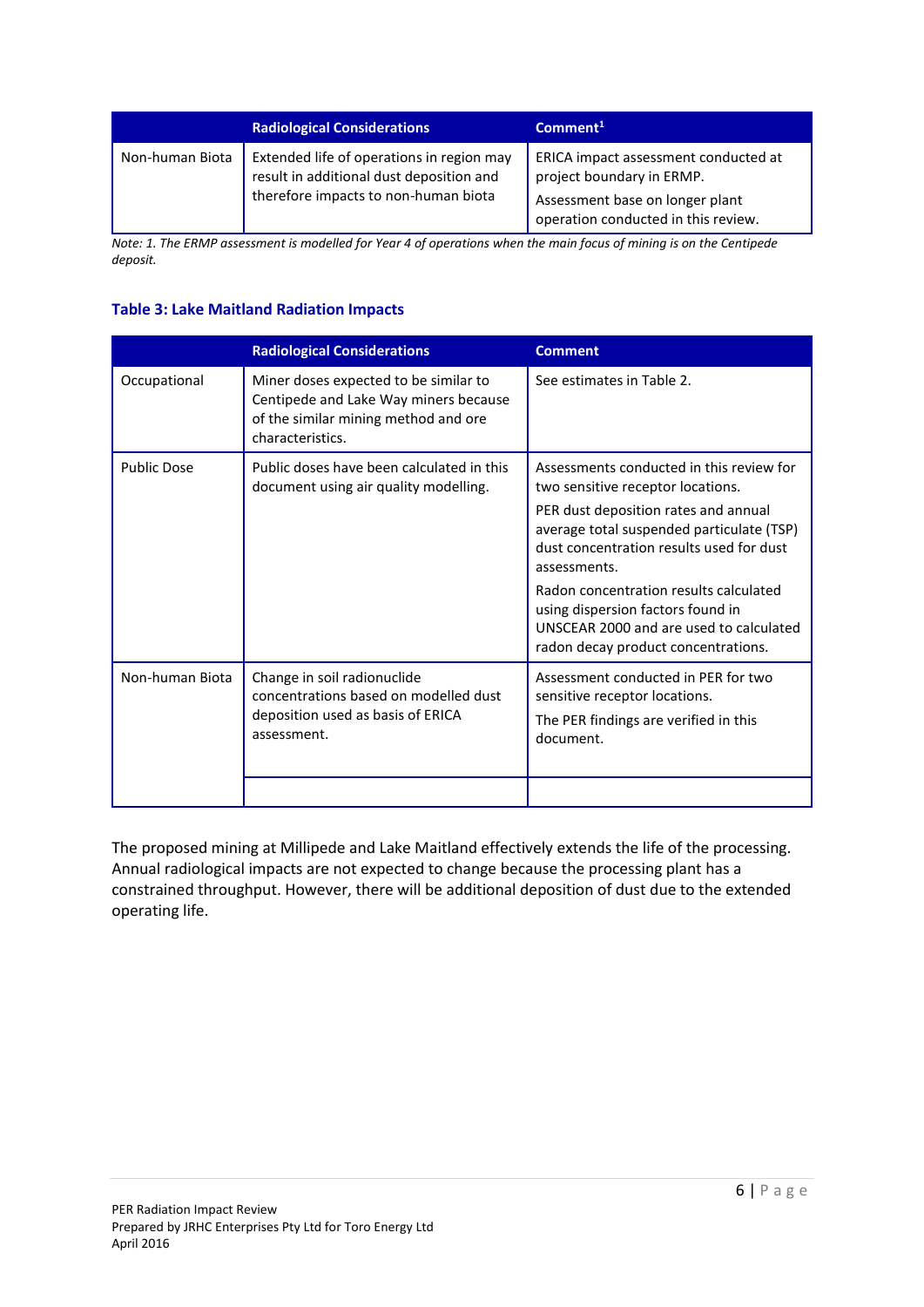## <span id="page-6-0"></span>3 RADIOLOGICAL REVIEW

This review considers the occupational, public and environmental doses as a result of mining at Millipede and Lake Maitland.

A sensitivity analysis has also been conducted to take account of the potential for more material to be stockpiled at the processing plant, which may result in increased emissions of radon.

## <span id="page-6-1"></span>3.1 Occupational Doses

As noted in [Table 2 a](#page-4-1)nd [Table 3,](#page-5-0) occupational doses are expected to be similar to doses already estimated and presented in the PER and ERMP. This includes allowing for the ICRP predicted change in dose factor for exposure to radon decay products.

The assessment in the PER and ERMP was based on the currently recognised dose factor of 1.2 Sv/J, as recommended by the ICRP and published in the Mining Code (ARPANSA, 2005). In 2015, the ICRP noted that the dose factor for exposure to radon decay products would increase by a factor of 2.4. This has yet to be adopted in legislation in Australia.

With the potential doses to mine workers (as outlined in the PER and ERMP), a conservative equilibrium factor was used. If a more realistic equilibrium factor is used in the dose estimation, then it is expected that the final calculated dose will not change.

Toro's estimate for mine worker exposure follows a logical assessment framework. The theoretical exposure to mine workers described in the PER of approximately 3.9mSv/a is based on empirical modelling undertaken through the ERMP. The characteristics of the Millipede and Lake Maitland deposits are nearly identical from a radiological perspective. There is no reason to believe that empirical assessment undertaken in the ERMP would not be applicable to Millipede or Lake Maitland at this stage of the assessment process. It has been observed in other open cut mining operations in Australia and overseas that actual does rates from these mines are significantly lower than the theoretical assessments. That experience suggests applying a factor of four to theoretical results is defendable. Even if one were to challenge that factor, it would not, from a radiological perspective lead to different conclusions to radiation risks or management than what Toro has drawn in the PER.

The ERMP provides examples of actual doses received in other operational open cut mines, specifically Ranger, Rossing and McLean Lake. The actual monitored gamma dose rates from these mines (with higher uranium grade, in the case of Ranger) show that doses are likely to be much less than the modelled results. Therefore gamma doses were estimated to be approximately 1mSv/y. The assessment in the PER concludes that impacts from gamma radiation to workers will be low, and therefore further assessment work is not considered to be necessary.

Doses are expected to be low and can be well controlled adopting standard industry practices.

### <span id="page-6-2"></span>3.2 Public Doses – Sensitive Receptors

The sensitive receptor locations for Lake Maitland are:

- Barwidgee Pastoral Station located approximately 20 km north-west of the mine site; and
- The proposed mining accommodation camp located approximately 5 km from the mine.

For the Millipede mine, the sensitive receptors are identical to those in the ERMP and are as follows:

- Wiluna township;
- Millbillillie, Nganganawili Community and Bondini Reserve;
- Toro accommodation camp;
- Apex mine; and
- Residents of Lake Way station.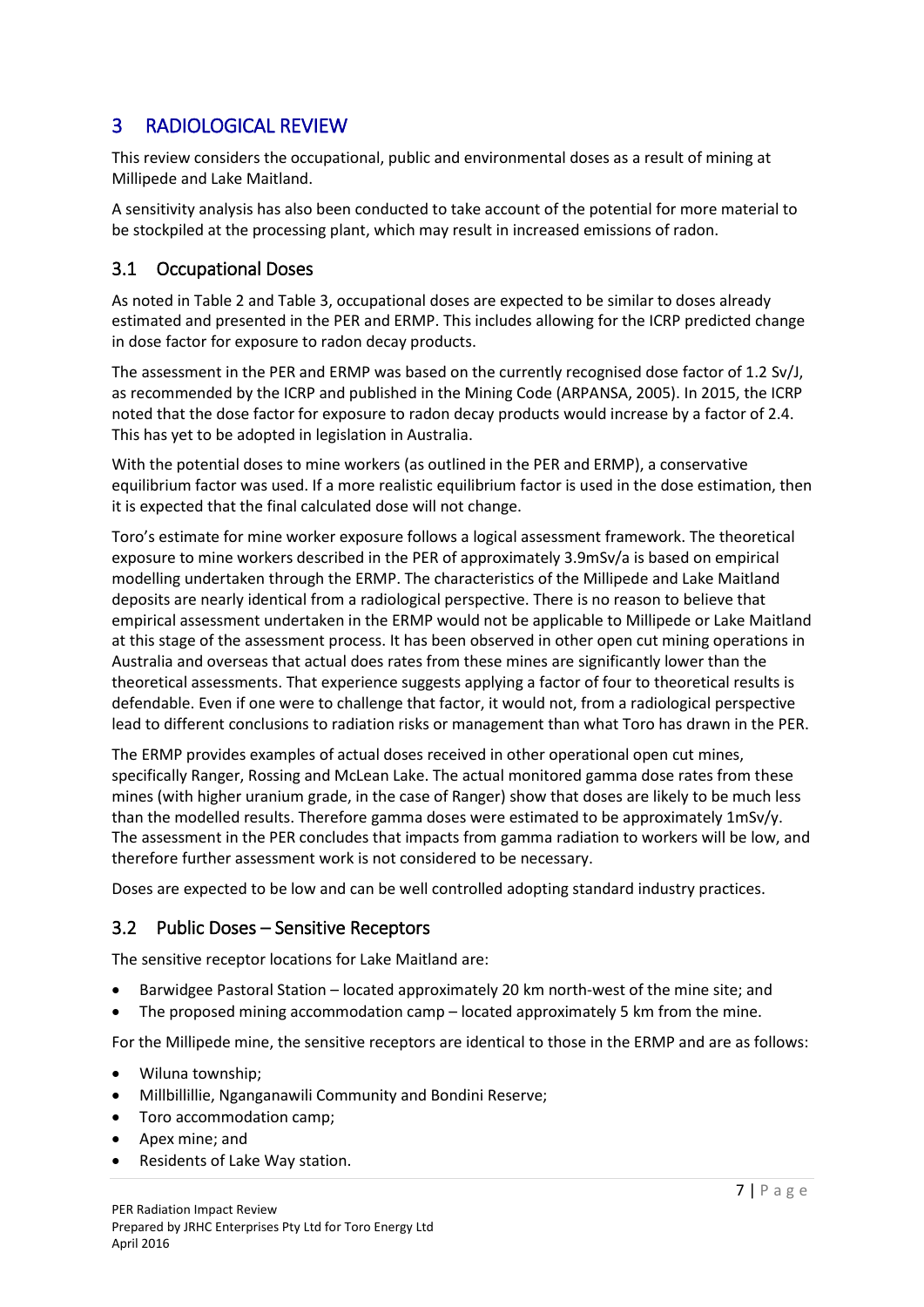For Millipede, this review includes the location of the highest exposure, which is the Toro accommodation camp.

## <span id="page-7-0"></span>3.3 Assessing Impact

When assessing radiological impacts to people, the exposure pathways considered are:

- Irradiation by gamma radiation;
- Inhalation of radionuclides in dust;
- Inhalation of the decay products of radon; and
- Ingestion of animals or plants that have come in contact with emissions.

[Table 4](#page-7-3) provides a summary of the dose assessment methods for the different exposure pathways.

#### <span id="page-7-3"></span>**Table 4: Exposure Estimation Methods**

| <b>Exposure Pathway</b>             | <b>Assessment Method</b>                                          |
|-------------------------------------|-------------------------------------------------------------------|
| <b>Gamma Radiation</b>              | Estimated from first principles                                   |
| Inhalation of radionuclides in dust | Estimation based on air quality modelling results                 |
| Inhalation of radon decay products  | Estimation based on air quality modelling results                 |
| Ingestion of radionuclides          | Estimation based on modelled dust deposition and transfer factors |

For environmental impact the ERICA assessment software (ERICA, 2016) is used to determine nominal dose rates to standard species of plants and animals. The software uses changes in the radionuclide concentration of media (such as soil and water) due to the operation to determine a risk quotient. The method for determining the change in media concentration is via modelled dust deposition results.

## <span id="page-7-1"></span>3.4 Dose Assessment Criteria

The following criteria have been used in the radiological impact assessment and are valid for both Millipede and Lake Maitland.

### <span id="page-7-2"></span>3.4.1 Production Factors

- Average total mining rate 5 -6Mtpa (ore and waste rock);
- Average ore (mineralised material) mining rate  $-1.3$  Mtpa;
- Average uranium grade of mined and processed ore 800 ppm;
- Average uranium grade of inert waste rock 5 ppm; and
- Average uranium grade of all material mined 200 ppm (refer Table 5).

#### <span id="page-7-4"></span>**Table 5: Weighted average grade of material mined at Millipede and Lake Maitland**

| Ore tonnes mined<br>('000) | Ore grade<br>PPM U <sub>3</sub> 0 <sub>8</sub> | <b>Waste and</b><br>overburden<br>tonnes mined<br>('000) | <b>Waste and</b><br>overburden grade<br><b>PPM U<sub>3</sub>0</b> <sub>8</sub> | Average grade of<br>total material<br>mined<br>PPM U <sub>3</sub> 0 <sub>8</sub> |
|----------------------------|------------------------------------------------|----------------------------------------------------------|--------------------------------------------------------------------------------|----------------------------------------------------------------------------------|
| 9,415                      | 709                                            | 27,901                                                   | 50                                                                             | 215                                                                              |

*Source. Toro ASX announcement January 2014 and are based on scoping study level of accuracy as discussed in that ASX announcement.*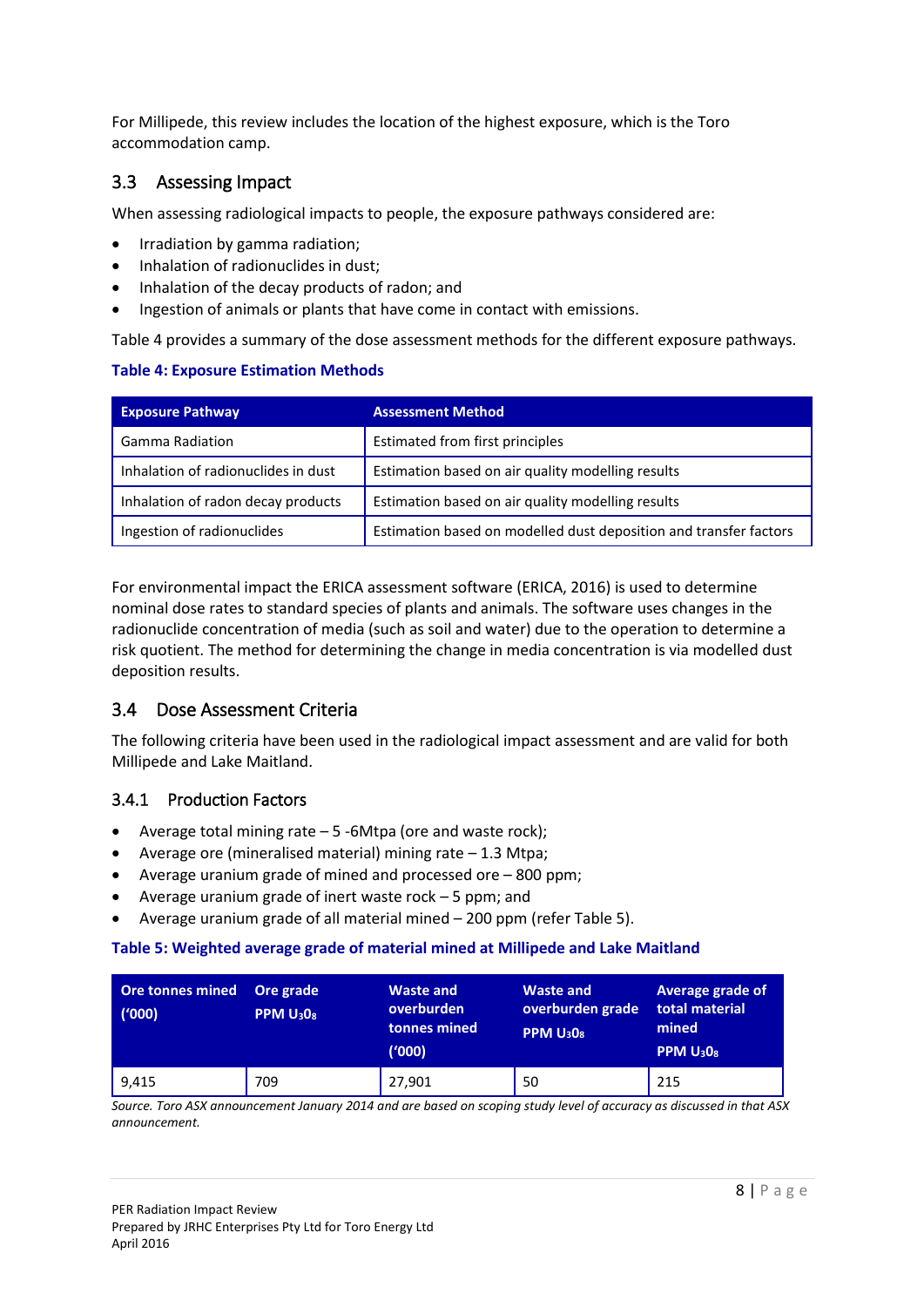## <span id="page-8-0"></span>3.4.2 Exposure Factors

- $\bullet$  Member of the public exposure hours 8670 h/y;
- Member of the public breathing rate  $-1.0 \text{ m}^3/\text{h}$ ; and
- Camp worker exposure hours (working year) 4000 h/y (assumes 2000 h/y working and 2000 h/y residing).

### <span id="page-8-1"></span>3.4.3 Physical Property Factors:

- Relationship between uranium grade and radionuclide activity is 1 ppm  $U = 12.3$  mBq(U238)/g;
- Uranium ore is in approximate secular equilibrium when mined;
- Deposited dust will mix in the top 10 mm of soil (over the life of the deposits);
- Radon emanation rate from ore is 50 Bq(Rn222)/ $m^2$ .s per %U; and
- Specific gravity (density) of soil in the environment is 1  $m^3$  = 1.5 t.

#### <span id="page-8-2"></span>3.4.4 Radon and Dust Dose Factors:

 The relationship between radon and radon decay products (RnDP) is expressed by the following equation (UNSCEAR, 2000):

 $F = PAEC / (5.56 x C(Rn222))$ 

Where: F is Equilibrium Factor,

PAEC is potential alpha energy concentration of the radon decay products ( $\mu$ J/m<sup>3</sup>), and

C(Rn222) is the concentration of radon (Bq/m<sup>3</sup>)

- The radon decay product dose factor is currently 1.2 Sv/J. However, a recent recommendation of the ICRP is that the factor be increased to 2.8 Sv/J; and
- Dust inhalation dose conversion factor derived from individual radionuclide figures in ICRP 1995, using activity median aerodynamic diameter (AMAD) of 1 μm and most restrictive lung solubility class and assuming secular equilibrium for the decay chain radionuclides and is 3.94 x 10- <sup>5</sup> Sv/Bq(U238) (Note that this figure assumes a material with decay products in secular equilibrium with the head of chain).

## <span id="page-8-3"></span>3.5 Lake Maitland Dust Emissions and Impacts

An air quality assessment was conducted for the Lake Maitland mining operation (PER Appendix 10.66) and provides a summary of the emission rates for total suspended particulates (TSP) and the consequent increments in air concentrations and dust deposition rates.

Dust sources for the air quality assessment were identified and included; mining, processing, stockpiles and tailings and are based on standard emission factors for equipment and processes. The air quality modelling calculates an increase in dust concentration at the selected locations for TSPs in units of  $\mu$ g/m<sup>3</sup> and also calculates a project originated dust deposition in units of g/m<sup>2</sup>.month.

The assessment was based on the year of maximum production and therefore maximum dust emission rate for the mine contemplated at the time. Toro Energy does not plan to process at rates higher than those modelled. Therefore the original air quality modelling is conservative and remains relevant. .

It is worthy to note that since the year of maximum emissions is used for modelling, it is likely that any calculated dose from inhalation of project originated radionuclides will be conservative.

As discussed in Section [3.3,](#page-7-0) the radionuclide concentrations of all dust emissions are on average 200 ppm of uranium. Assuming that the decay products of uranium are in secular equilibrium, this gives a specific activity of 2.5 Bq/g.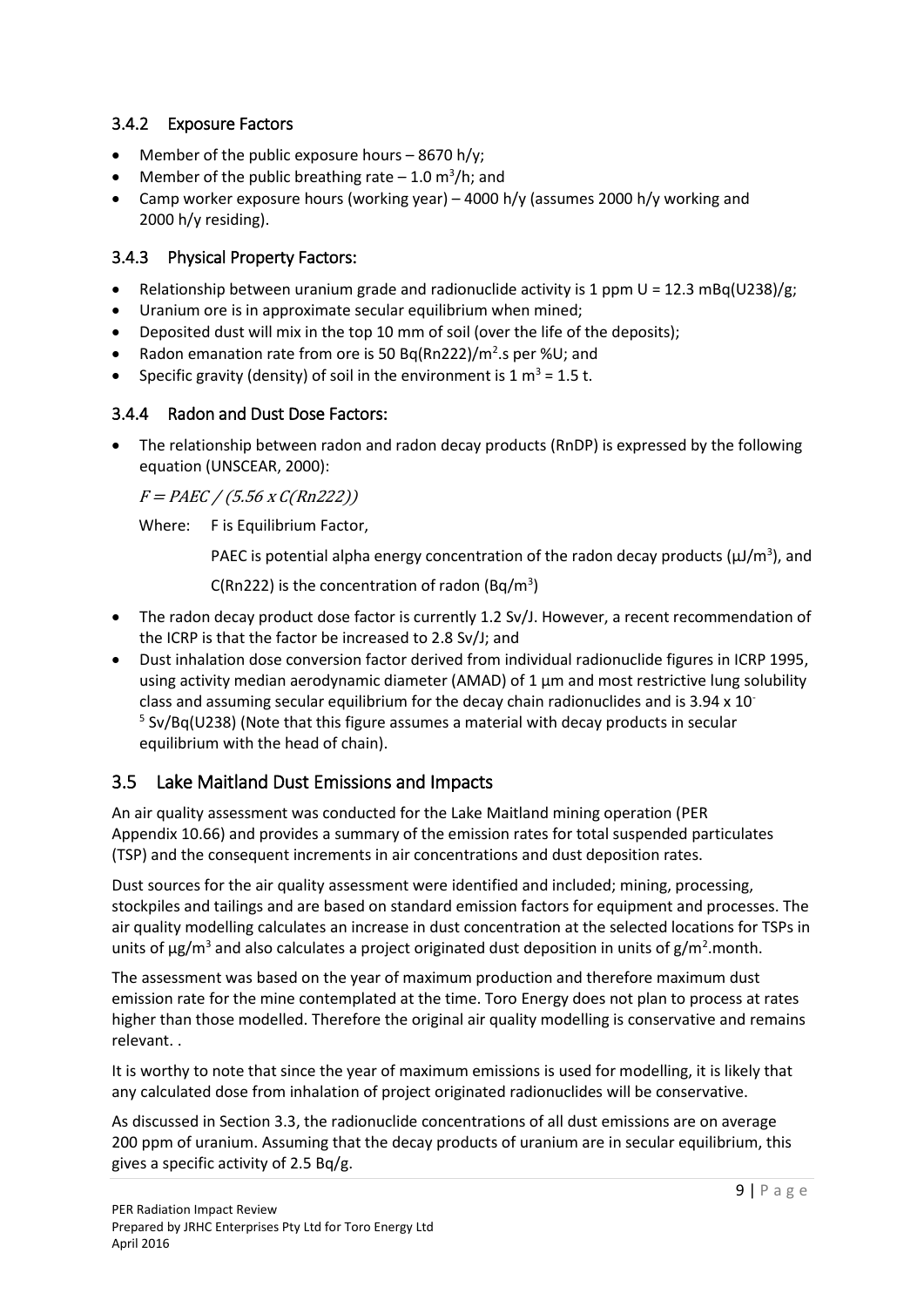The predicted annual average TSP dust and radionuclide concentrations at the locations of interest are shown in [Table 6.](#page-9-1)

| <b>Location</b>          | <b>Ground Level Concentrations Total</b><br>Dust $(\mu g/m^3)$ | <b>Equivalent Uranium Chain</b><br><b>Radionuclide Concentration</b><br>$(\mu Bq/m^3)$ |  |
|--------------------------|----------------------------------------------------------------|----------------------------------------------------------------------------------------|--|
| Mining Village           | 52                                                             | 130                                                                                    |  |
| <b>Barwidgee Station</b> | 9.6                                                            | 24                                                                                     |  |

#### <span id="page-9-1"></span>**Table 6: Annual Ground Level Concentrations**

To determine the impacts from deposition of radionuclides, the deposition rate for the maximum emission year is used and the results are multiplied by the number of operational years. This gives a worst case estimate of the deposition of dust into the environment which is used for estimates of human doses from ingestion of food that has taken up radionuclides and is also used for media concentration estimates for the environmental assessment.

The air quality modelling has calculated the annual dust deposition (modelled for Year 7 of operations) and this is shown in [Table 7.](#page-9-2)

#### <span id="page-9-2"></span>**Table 7: Dust Deposition (7 Years)**

| <b>Location</b>          | <b>Dust Deposition</b><br>(g/m <sup>2</sup> /month) | <b>Cumulative Deposition</b><br>After 7 Years (g/m <sup>2</sup> ) | <b>Cumulative Deposition</b><br>After 7 Years (Bq/m <sup>2</sup> ) |
|--------------------------|-----------------------------------------------------|-------------------------------------------------------------------|--------------------------------------------------------------------|
| Mining Village           | 0.14                                                | 11.8                                                              | 29.5                                                               |
| <b>Barwidgee Station</b> | 0.031                                               | 2.6                                                               | 6.5                                                                |

## <span id="page-9-0"></span>3.6 Lake Maitland Project Radon Emissions and Impacts

The modelled radon concentrations, presented in PER Appendix 10.66 are for a 24 hour average. This significantly overestimates the annual averages. For dose assessments, annual averages are generally used. Accordingly, the radon impacts from Lake Maitland have been reassessed based on the general dispersion model provided by UNSCEAR (2000).

UNSCEAR provides a reference for general dispersion and this is reprinted i[n Table 8](#page-9-3) as dilution factors that convert a source emission rate to a long-term concentration.

#### <span id="page-9-3"></span>**Table 8: UNSCEAR Dispersion Factors**

| <b>Downwind distance (km)</b> | Dilution factor (Bq/m <sup>3</sup> per Bq/s) |
|-------------------------------|----------------------------------------------|
| 0.5                           | $9.7 \times 10^{-7}$                         |
| 1                             | $5.3 \times 10^{-7}$                         |
| 2                             | $2.5 \times 10^{-7}$                         |
| 5                             | $7.1 \times 10^{-8}$                         |
| 10                            | $2.5 \times 10^{-8}$                         |
| 20                            | $8.7 \times 10^{-8}$                         |
| 50                            | $2.2 \times 10^{-9}$                         |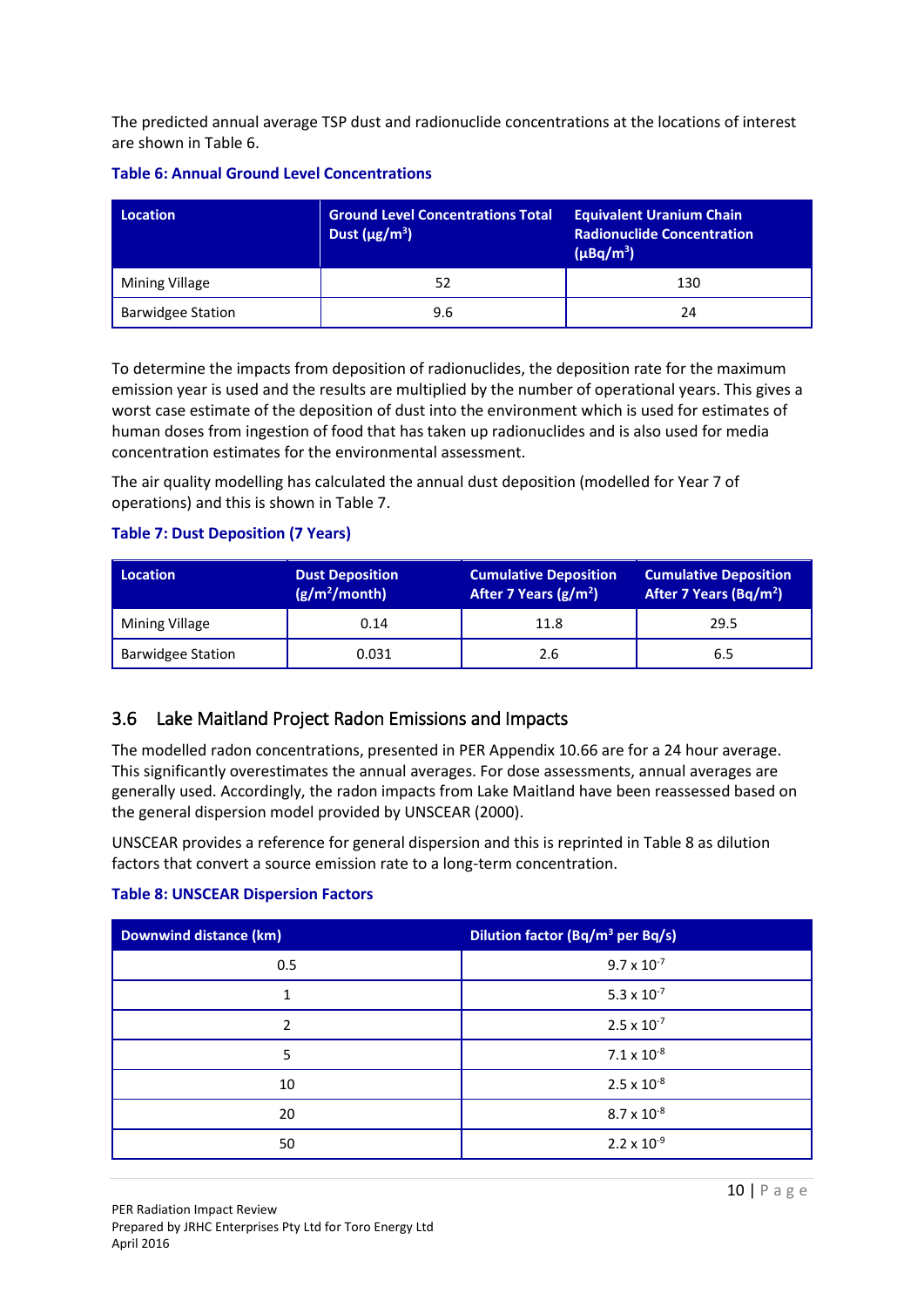To utilise these dispersion factors, an assessment of the total radon emission rate from the Lake Maitland mining needs to be made.

The radon emission from Lake Maitland is based on the following assumptions:

- Mine pit area of 567.8 ha;
- Ore pads of 40 ha;
- Radon emission rate of 50 Bq/m<sup>2</sup>.s which is equivalent to an average emission rate of 1.0 Bq/ $m^2$ .s (for an average uranium grade of 200 ppm);
- The calculated total radon emissions are approximately 5.7 MBq/s; and
- To take account of other stockpiles, an additional 0.5 MBq/s has been added to the emission rate (based on the estimates used for stockpiles in the ERMP), giving a total emission rate of 6.2 MBq/s.

Using the UNSCEAR factors, the average concentrations at the sensitive receptor locations can be calculated and are shown in [Table 9.](#page-10-1)

#### <span id="page-10-1"></span>**Table 9: Annual Average Radon Ground Level Concentrations**

| Location                  | <b>Project Originated Ground Level Radon Concentrations</b><br>Annual Average (Bq/m <sup>3</sup> ) |
|---------------------------|----------------------------------------------------------------------------------------------------|
| Mine Accommodation (5 km) | 0.4                                                                                                |
| Barwidgee Station (20 km) | 0.05                                                                                               |

## <span id="page-10-0"></span>3.7 Millipede Emissions and Impacts

For operations at Millipede, the rate of dust and radon emissions are expected to be identical to those previously modelled for Centipede in the ERMP for the following reasons:

- The mining rate from Millipede and Centipede is restricted to the rate at which it can be processed. Therefore, the emissions from the combined Millipede and Centipede mining will be practically identical to the emissions from solely mining at Centipede.
- The processing plant throughput is restricted to the plant design capacity, which is not expected to change.

Therefore, the impacts of dust emissions as previously modelled and presented in the ERMP remain valid and further assessment of public dose in this document has not been conducted. This is the same conclusion that was presented in the PER.

A sensitivity analysis for radon has been conducted which takes into account the impacts of simultaneous mining occurring at Millipede and Centipede (see Section [6](#page-16-0) of this report). The analysis assumes that the radon emissions rates in the Centipede/Millipede area are doubled.

Note also that the final cumulative dust deposition in the processing plant area will increase due to the extended life of processing and mining. For this assessment, it is assumed that the deposition of dust is doubled.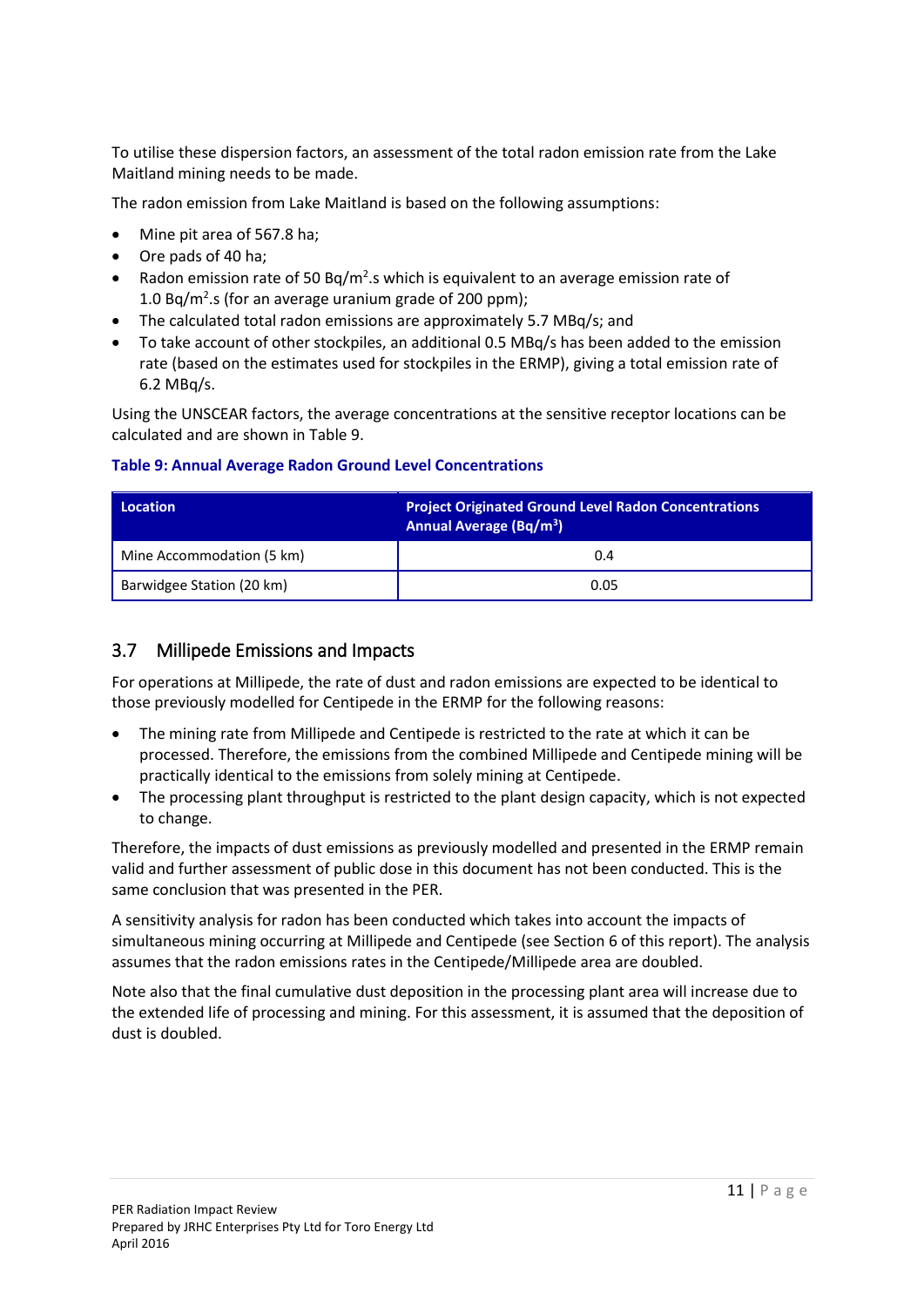## <span id="page-11-0"></span>4 LAKE MAITLAND PUBLIC DOSES

This section provides estimates of doses based on the emissions at Lake Maitland.

## <span id="page-11-1"></span>4.1 Gamma Radiation

Gamma radiation exposure to members of the public from sources within the mining area is considered to be negligible due to the distance between the sources and the public. The sources of gamma radiation (e.g. ore stockpiles) are well within the Project boundary and inaccessible by the public.

## <span id="page-11-2"></span>4.2 Airborne Dose Estimates

Doses from inhalation of both dust and decay products of radon are based on the modelled annual average concentrations at each of the locations of interest.

## <span id="page-11-3"></span>4.2.1 Dust

The dust dose is calculated for 8760 h/y (full time occupancy), a breathing rate of 1 m<sup>3</sup>/h and individual radionuclide inhalation dust factors as outlined in ICRP Publication 68 (ICRP, 1995).

The equation is:

```
Dose from U238 Radionuclides (\muSv/y) = Uranium Series Dust activity concentration (Bq/m<sup>3</sup>)
                               x Breathing rate (1.0 \text{ m}^3/h)x Hours per year (8760 h/y) 
                               x Dose Conversion Factor (39.4 μSv/Bq)
```
### <span id="page-11-4"></span>4.2.2 Radon Decay Products

The radon decay product (RnDP) dose is calculated from the modelled radon concentrations at the sensitive receptors.

The first step is to convert the modelled radon concentration to a RnDP concentration as follows (from UNSCEAR, 2000):

RnDP Concentration ( $\mu$ /m<sup>3</sup>) = Equilibrium factor x 0.00556 x Rn concentration (Bq/m<sup>3</sup>)

For this assessment, a conservative equilibrium factor of 0.4 has been used, as recommended by UNSCEAR (UNSCEAR, 2000).

The RnDP dose is then calculated using the following equation (ARPANSA, 2005):

 $Dose (mSv/y) = RnDP Conc (m]/(mm^3))$  x Exposure hours (8760 h/y) x Dose Conversion Factor (1.4 mSv.m3/mJ.h)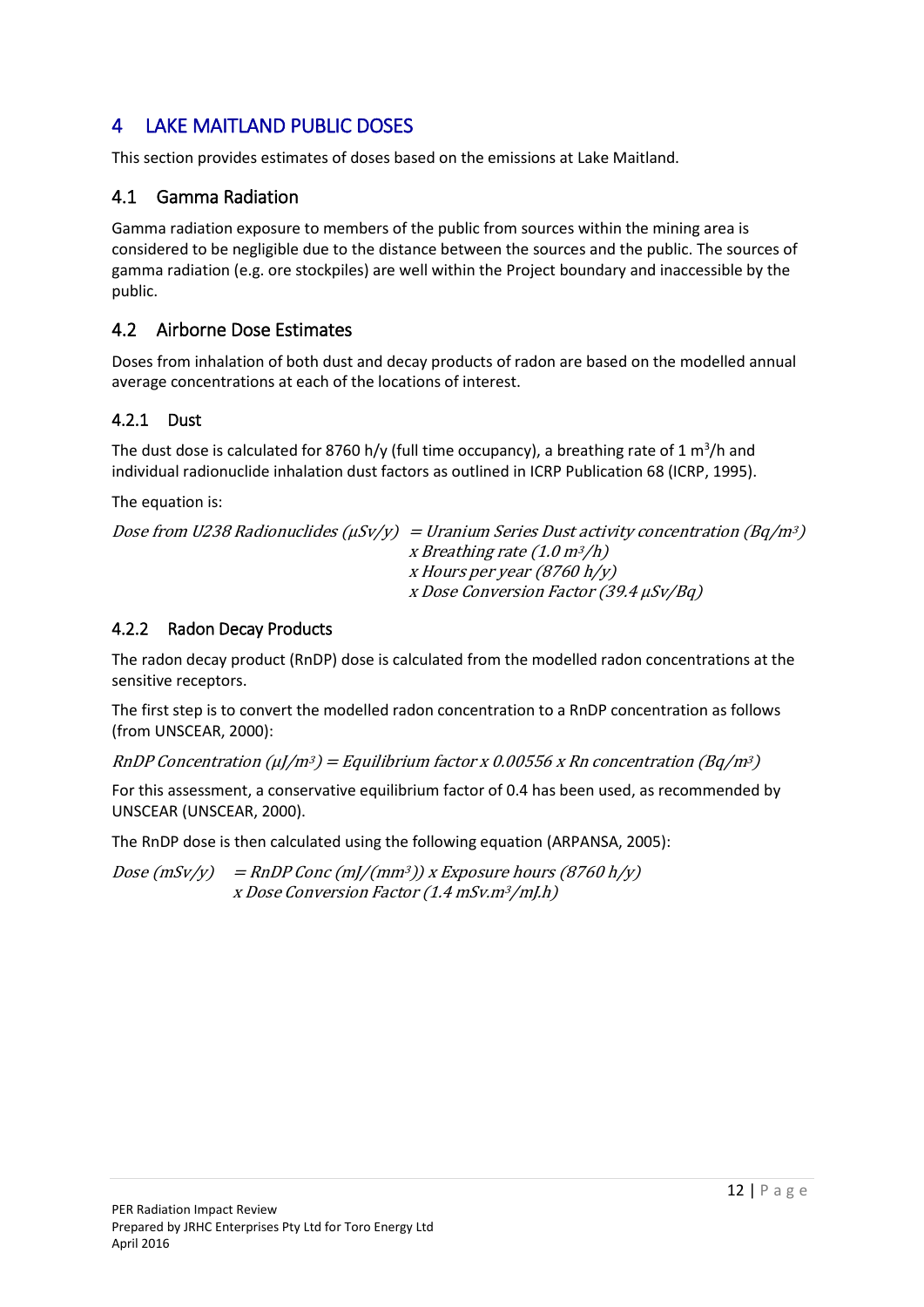## <span id="page-12-0"></span>4.2.3 Inhalation Dose Estimates

A summary of the inhalation dose estimates is provided in [Table 10.](#page-12-2)

<span id="page-12-2"></span>

| Location                 | <b>TSP Dust</b>                        |              | Radon/RnDP <sup>1</sup>                                      |                             |  |
|--------------------------|----------------------------------------|--------------|--------------------------------------------------------------|-----------------------------|--|
|                          | <b>Concentration</b><br>$(\mu Bq/m^3)$ | Dose (mSv/y) | <b>Radon</b><br><b>Concentration</b><br>(Bq/m <sup>3</sup> ) | <b>RnDP Dose</b><br>(mSv/y) |  |
| Mine Accommodation       | 130                                    | 0.041        | 0.4                                                          | 0.011(0.026)                |  |
| <b>Barwidgee Station</b> | 24                                     | 0.008        | 0.04                                                         | 0.001(0.003)                |  |

*Note: 1. The ICRP has recently recommended an increase in the dose conversion factor for radon decay products (ICRP, 2015), although this has yet to be adopted in Australia. The increase is a factor of 2.4 and the revised doses can be seen in parentheses in the table.* 

## <span id="page-12-1"></span>4.3 Ingestion Dose Estimates

The potential annual dose from the ingestion exposure pathway has been estimated for people living at the Lake Maitland mining accommodation camp and Barwidgee Homestead. The conservative assumption is that all food consumed over one year is from these locations and is therefore a maximum ingestion dose that could be received as a result of operations.

The assessment method assumes that dust emissions from the operation deposit in the surrounding environment and are taken up by plants and animals. Exposure to people occurs when the plants and animals are consumed. The assessment only considers the Project-originated radionuclides and does not include naturally occurring radionuclides.

There are three main factors to consider when making an ingestion dose assessment:

- Food consumption rate and characteristics;
- Uptake factors into foods (also known as concentration ratios); and
- Additional radionuclides available for uptake.

The ingestion dose assessment is based on consumption rates as follows:

- 100 kg/y meat (assumed to be kangaroo); and
- 100 kg/y vegetable matter (assumed to be 50 kg/y of short-lived vegetation and 50 kg/y of longlived vegetation).

Published concentration ratio values are available from a number of sources, including ARPANSA (2014) and IAEA (2010). There are also published data that can be used to calculate concentration ratios, for example in the ERMP.

Toro's ERMP provided data to determine concentration ratios for species of vegetation. Although the specific species may not be consumed, the results provide generally relevant values for the region. It is noted that the standard values published in IAEA (2010) are generally much lower than the experimentally determined values from the local species. For example, the IAEA values are an order of magnitude lower for uranium and thorium, similar for radium and at least two orders of magnitude lower for lead and polonium.

[Table 11](#page-13-0) provides published and calculated concentration ratio values for the elemental form of the various radionuclides.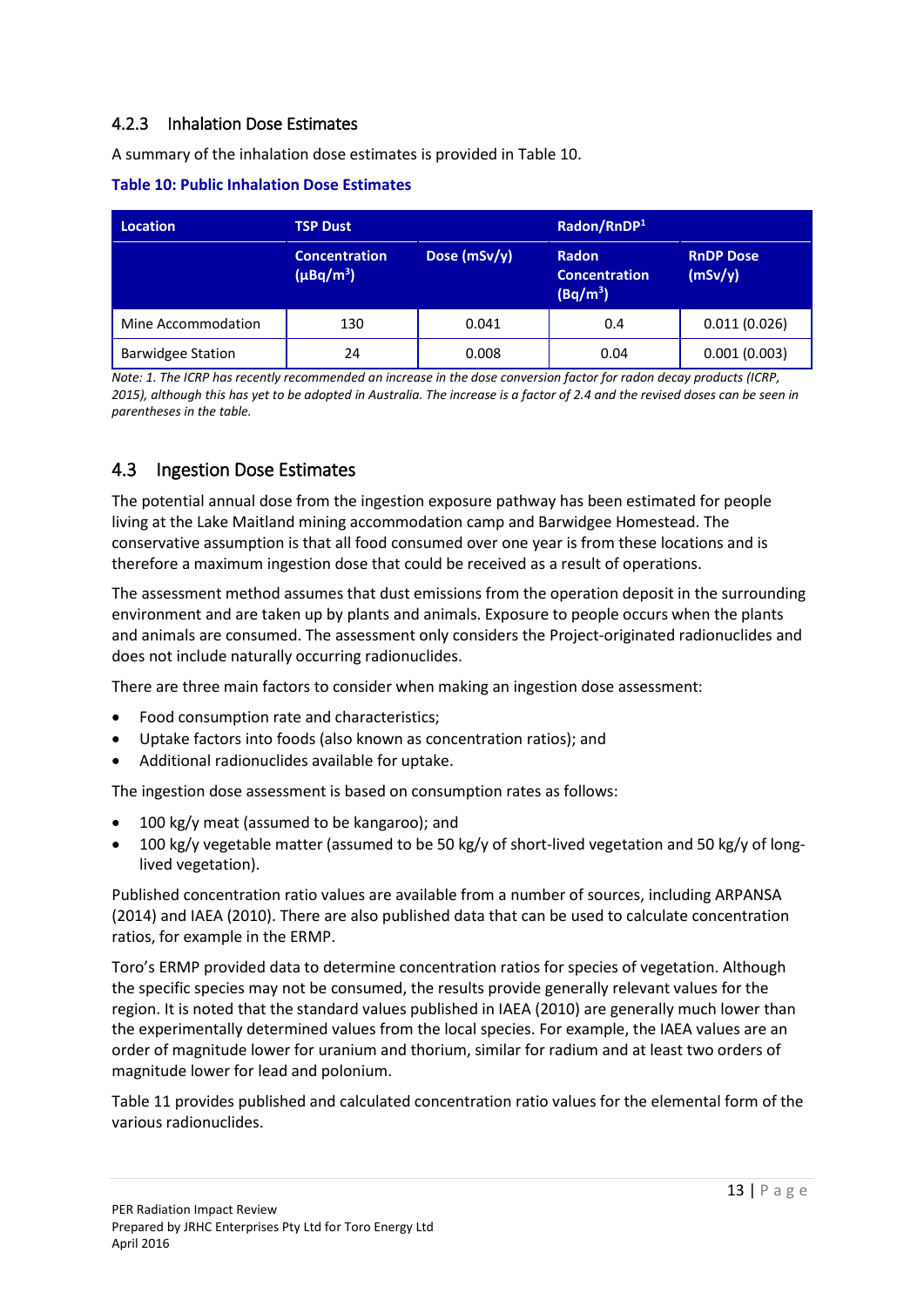| <b>Species</b>                | Elemental Concentration Ratio (Bq/kg (species))/(Bq/kg (soil)) |                      |               |       | <b>Source</b>   |                            |
|-------------------------------|----------------------------------------------------------------|----------------------|---------------|-------|-----------------|----------------------------|
|                               | <b>Uranium</b>                                                 | <b>Thorium</b>       | <b>Radium</b> | Lead  | <b>Polonium</b> |                            |
| Red Kangaroo <sup>1</sup>     | 0.007                                                          | 0.00016 <sup>3</sup> | 0.41          | 0.022 | 0.55            | ARPANSA 2014               |
| Long lived<br>Vegetation $2$  | 0.21                                                           | 0.02                 | 0.05          | 1.06  | 0.58            | <b>Toro Energy</b><br>2011 |
| Short Lived<br>Vegetation $2$ | 0.23                                                           | 0.17                 | 0.09          | 0.33  | 0.34            | <b>Toro Energy</b><br>2011 |

#### <span id="page-13-0"></span>**Table 11: Concentration Ratios Used in Ingestion Assessment**

*Notes: 1. ARPANSA (2014) figures are reported as concentration ratios – average of two sample sets used. 2. Figures have been derived from reported vegetation and soil concentrations. The activity concentrations reported did not provide information on whether vegetation samples were wet or dry. For this assessment, it has been assumed that the reported are 'wet' which is the conservative assumption.* 

*3. No figure for thorium available in ARPANSA (2014) therefore the ERICA concentration ratio for large mammal is used.* 

The calculated change in soil radionuclide concentrations at each of the locations of interest is shown in [Table 12](#page-13-1) and is based on soil density of 1.5 t/m<sup>3</sup> and a mixing depth of 10 mm (which gives 15 kg of soil per square metre). It is also assumed that the uranium decay chain is in secular equilibrium.

#### <span id="page-13-1"></span>**Table 12: Change in Soil Radionuclide Concentration (Assuming 7 Years of Operations)**

| <b>Location</b>     | <b>Radionuclide Deposition (Bq/m<sup>2</sup>)</b> | <b>Change in Soil Radionuclide</b><br><b>Concentration (Bq/kg)</b> |  |
|---------------------|---------------------------------------------------|--------------------------------------------------------------------|--|
| Mine Accommodation  | 29.5                                              | 2.0                                                                |  |
| Barwidgee Homestead | 6.5                                               | 0.4                                                                |  |

Using the standard ICRP ingestion dose conversion factors (ICRP, 1995) and the estimated consumption rate, the potential human doses can be calculated for residents at the sensitive receptor locations. Results are shown in [Table 13.](#page-13-2) (Note that the estimates are worst case as it is unlikely that all food consumed will be from the one location).

#### <span id="page-13-2"></span>**Table 13: Data for Ingestion Dose Assessment**

| Location                   | Dose $(mSv/y)$              |                           |                        |  |
|----------------------------|-----------------------------|---------------------------|------------------------|--|
|                            | <b>Vegetation Ingestion</b> | <b>Kangaroo Ingestion</b> | <b>Total Ingestion</b> |  |
| Mine Accommodation         | 0.22                        | 0.16                      | 0.38                   |  |
| <b>Barwidgee Homestead</b> | 0.04                        | 0.03                      | 0.07                   |  |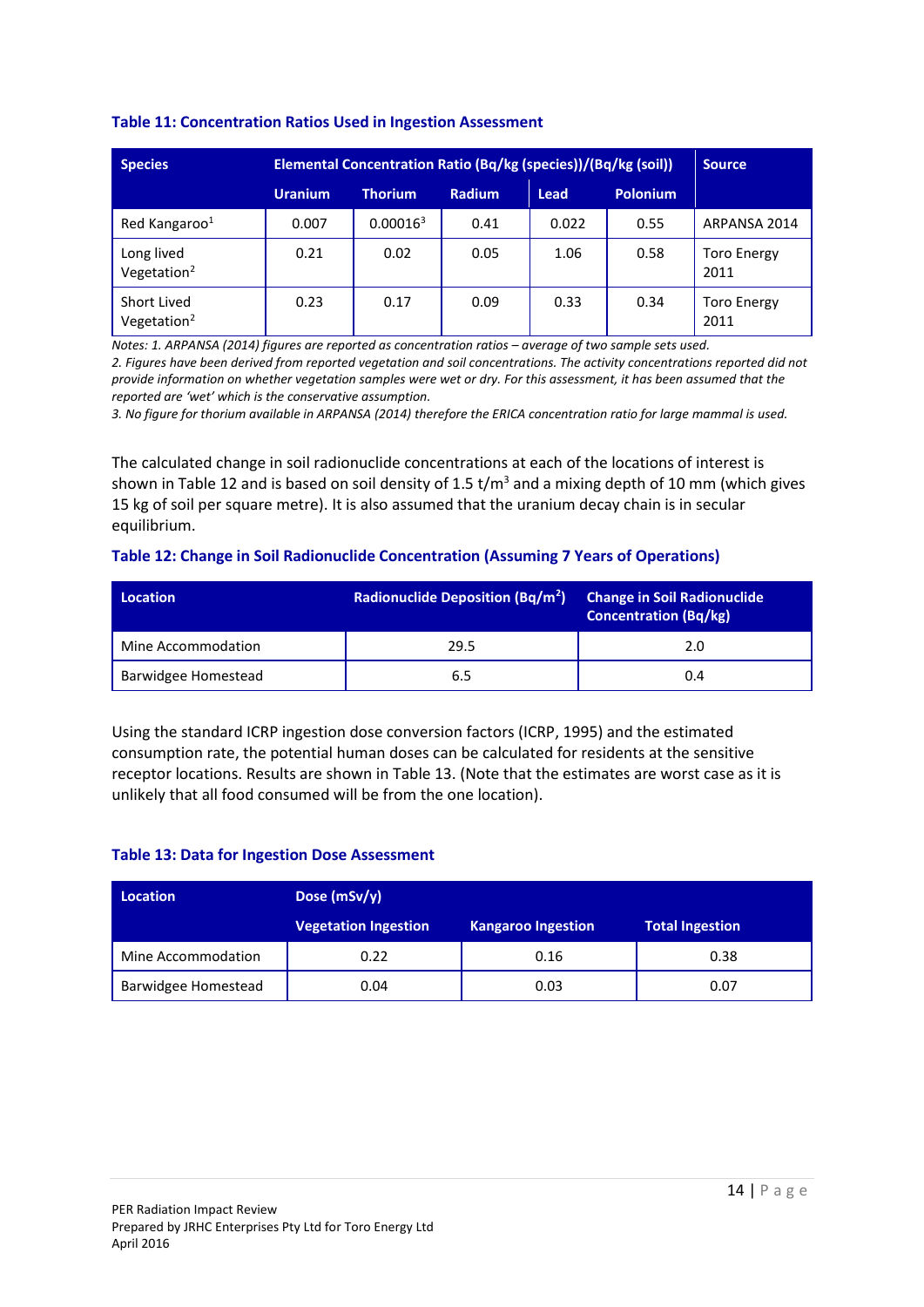## <span id="page-14-0"></span>4.4 Total Dose Estimates

The total dose estimates at the sensitive receptors are shown in [Table 14.](#page-14-1) Note that the doses are based on 100% occupancy (that is 8760 h/y) at these locations.

### <span id="page-14-1"></span>**Table 14: Public Total Dose Estimates**

| <b>Location</b>            | Exposure Pathway Dose $(mSv/y)^1$ |              |                        |                   |  |
|----------------------------|-----------------------------------|--------------|------------------------|-------------------|--|
|                            | <b>Dust</b>                       | <b>RnDP</b>  | Ingestion <sup>2</sup> | <b>Total Dose</b> |  |
| Mine Accommodation Camp    | 0.041                             | 0.011(0.026) | 0.380                  | 0.432(0.447)      |  |
| <b>Barwidgee Homestead</b> | 0.008                             | 0.001(0.003) | 0.070                  | 0.079(0.082)      |  |

*Notes: 1. As noted in Sectio[n 4.1,](#page-11-1) the gamma dose is negligible (<0.001 mSv/y).* 

*2. This assumes that all food is consumed from the specified location for one year.*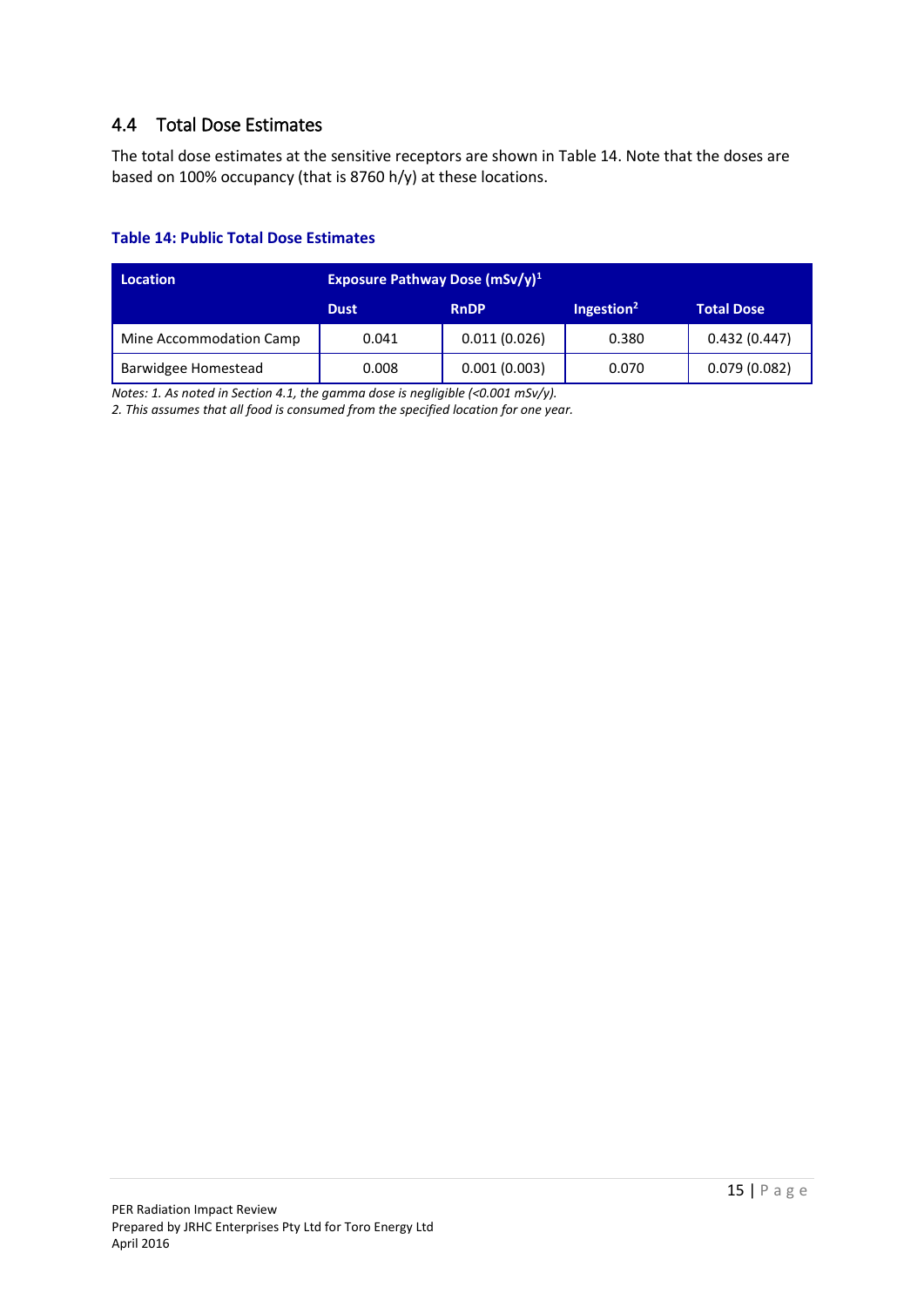## <span id="page-15-0"></span>5 FLORA AND FAUNA IMPACT

## <span id="page-15-1"></span>5.1 Assessment for Lake Maitland

The approach to assessing the impacts to non-human biota is described in PER Section 14.7.6. The dust deposition modelling was used to estimate the change in media concentration, which was used as input to the ERICA software.

The PER assessment concluded that the radiological impact to standard species of flora and fauna in the Lake Maitland region is negligible.

### <span id="page-15-2"></span>5.2 Assessment for Millipede

The ERMP notes that the closest sensitive receptor to the Millipede deposit is the Toro Accommodation Camp where the dust deposition levels were modelled resulting in a cumulative increase in soil radionuclide concentrations of approximately 0.4 Bq/kg.

To account for additional operating life of the processing plant and also the operation of the Millipede mine, it was conservatively assumed that the change in soil radionuclide concentration was 1 Bq/kg at the camp location.

Using the ERICA assessment as described in the PER and a media concentration of 1 Bq/kg for all uranium-238 decay chain radionuclides, the assessment indicates that no standard species exceed the reference level of 10 μGy/h at this location.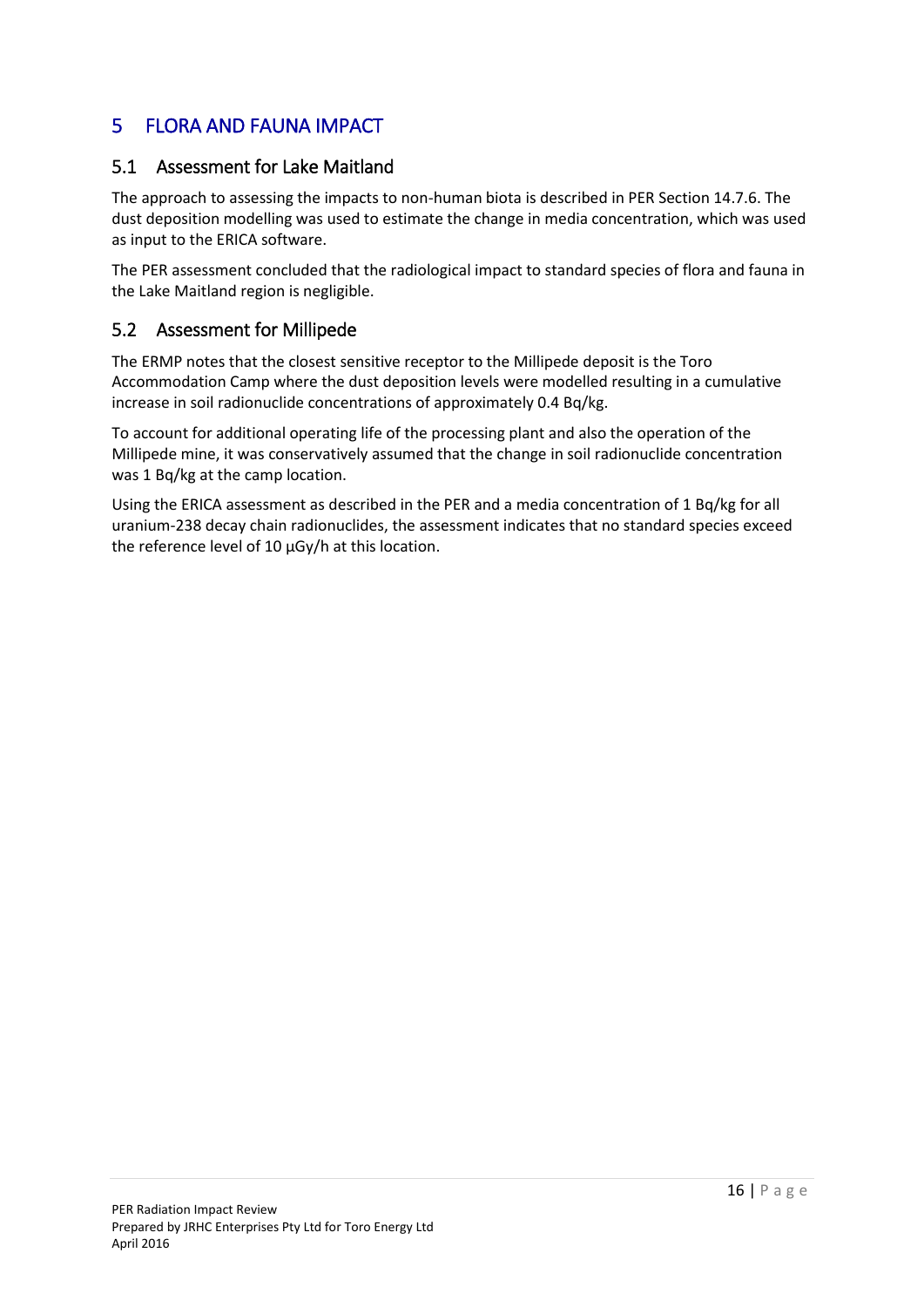## <span id="page-16-0"></span>6 SENSITIVITY ANALYSIS – MILLIPEDE

The sensitivity analysis was based on the assumption that dust and radon emissions from the Millipede/Centipede region would double. The consequence in terms of radon, radionuclide in dust concentrations and radionuclides in dust deposition of this is that the impacts would also double. The original impacts were assessed in the ERMP. [Table 15 s](#page-16-1)hows the original calculated inhalation doses and the revised doses, taking into a count a doubling of emissions. The dose estimate also includes the revised dose conversion factor for radon decay products (RnDP).

#### <span id="page-16-1"></span>**Table 15: Predicted Annual Inhalation Dose at Closest Receptor (Accommodation Camp)**

| <b>From ERMP</b>                                 |       | Sensitivity Assessment <sup>1</sup> |                                    |  |
|--------------------------------------------------|-------|-------------------------------------|------------------------------------|--|
| <b>Radionuclides in Dust (mSv)</b><br>RnDP (mSv) |       | RnDP (mSv)                          | <b>Radionuclides in Dust (mSv)</b> |  |
| 0.015                                            | 0.001 | $0.030(0.072)^2$                    | 0.002                              |  |

*Note 1: The sensitivity assessment is based on a doubling of emissions from the Centipede and Millipede region. Note 2: See note beneat[h Table 10](#page-12-2)*

The assessment shows that inhalation doses remain low.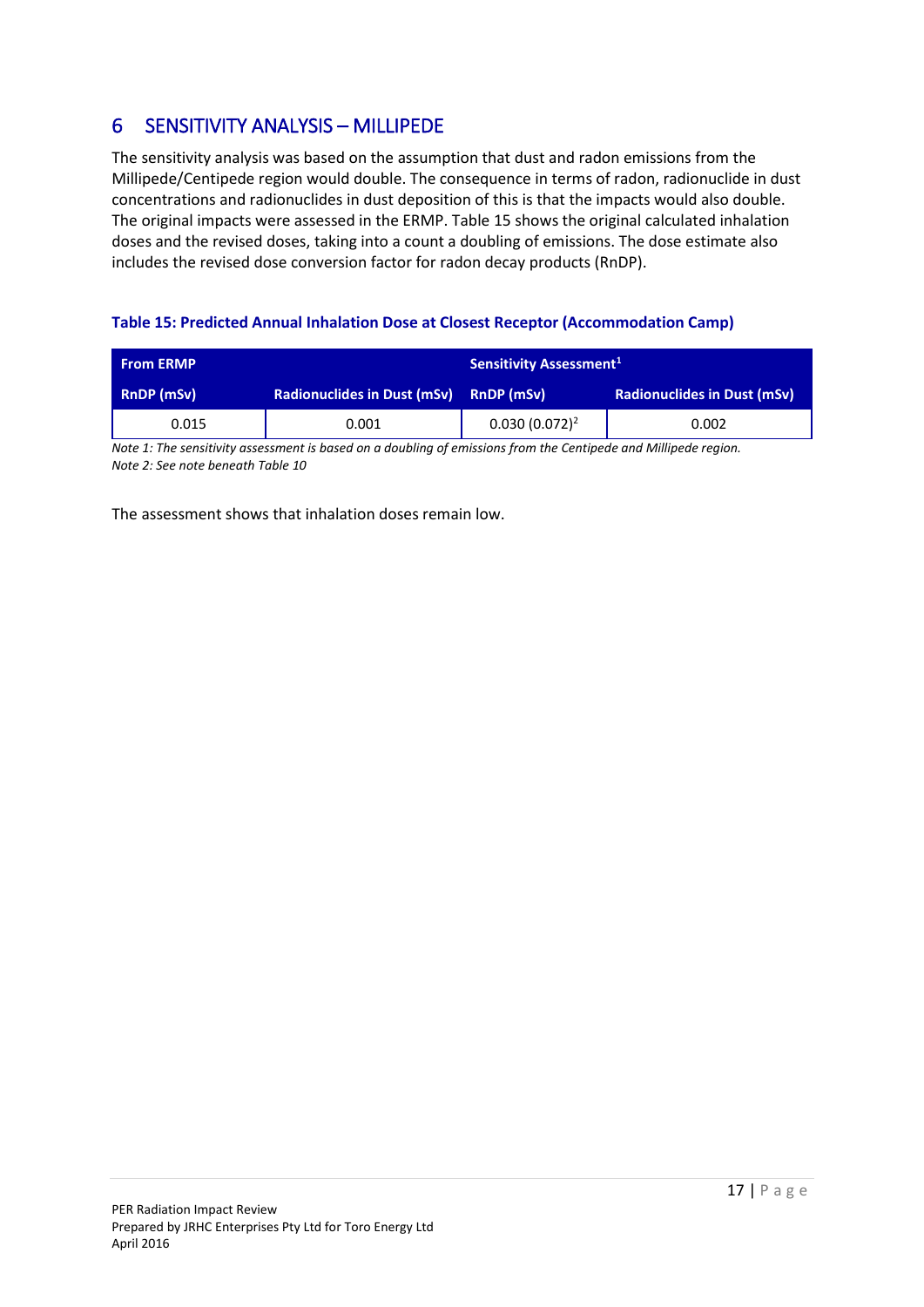## <span id="page-17-0"></span>7 CONCLUSIONS

The aim of this review has been to provide some clarity to the radiation assessment presented in the PER. The main finding of this review is that the radiation impacts as a result of mining at Millipede and Lake Maitland are as described in the PER. That is, doses to people and the environment are low.